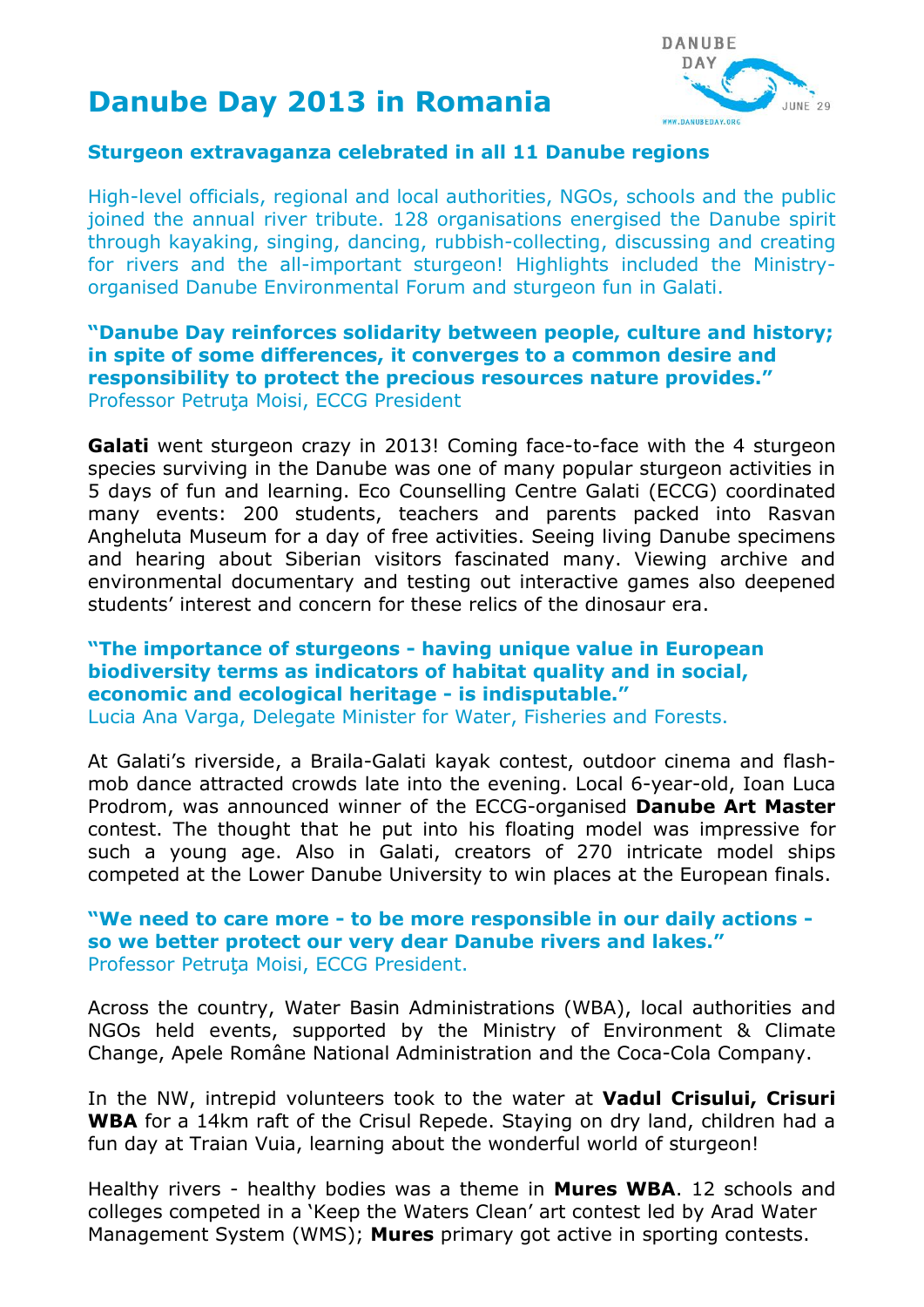In the far west, sport, creativity and awareness-raising were central to festivities led by **Banat WBA** and local authorities. The Proiectantul Sports Centre held a Danube Sports Day, while infants were engrossed in covering the street with chalk sturgeons. Banat Basin Committee in **Timisoara** discussed the Banat River Basin Flood Plan and sturgeon conservation.

A major river clean-up was organised from the Bulgarian border to **Moldova Noua** with actions in **Bazias, Divici** and the city. EcoStuff Romania volunteers joined employees from Caras Severin Environment Protection Agency, the WMS and Iron Gate Natural Park. In the city, young people took part in fishing, chess and mini football, receiving Danube Day goodies. Bazias' held a press conference and celebration marking restoration of the St. Sava monastery.

South to **Jiu WBA** and Dolj and Mehedinti WMS, sturgeons were in the spotlight at numerous events. Young people debated the importance of the Danube in their lives and the need to protect sturgeon species.

Danube solidarity was celebrated through the arts and sport in the **3rd Blue Danube Week**, led by the Danube Competence Centre and local authorities. Hosted in **Mehedinti County** and cities in Bulgaria and Serbia, highlights included a 'Dancing on the Danube' 3-country festival, children's workshops and concerts. Environmental concerns were highlighted at a 'Danube–Home for sturgeons!' discussion, wildlife surveys and waterfront activities at Orsova.

Children from **Craiova** analysed water samples with WBA staff, who also highlighted the importance of clean rivers at the Jiu waterfront in the city.

Within **Olt WBA**, the WMS and Coca-Cola Romania teamed up on 'Danube Get Active for the Sturgeon', engaging children in valuing clean rivers for healthy people and environments. The educational workshop and art show provided the impetus to get everyone out cleaning-up their local area; after which the children proudly donned their new Danube Day T-shirts, caps and bags.

Moving east to the central southern area of the **Arges-Vedea WBA**, young children made their mark. Decorating cards with images of Danube Day and healthy rivers, each stamped their handprint as signature and presented them to Basin Committee members. 100 children of all ages took part in environmental games, art, songs and badminton tournament.

A plethora of actions took place in **Teleorman county**: workshops, debates, riverside walks, sport and competitions all increased awareness of sturgeon and river basin issues; whilst craft, recycling, music and folklore events e.g. the 'Dance of the Danube Wave' celebrated regional traditions - old and new!

**Turnu-Magurele** debated action for the Danube at workshops and got active on the Danube, kayaking in the  $2^{nd}$  annual Danube Cup.

In **Giurgui**, children carried out water quality testing in the lab and on-board a Slatina boat. A flash-mob, Border Police river display, martial arts demo, workshops and art events highlighted the Danube Day message. The day also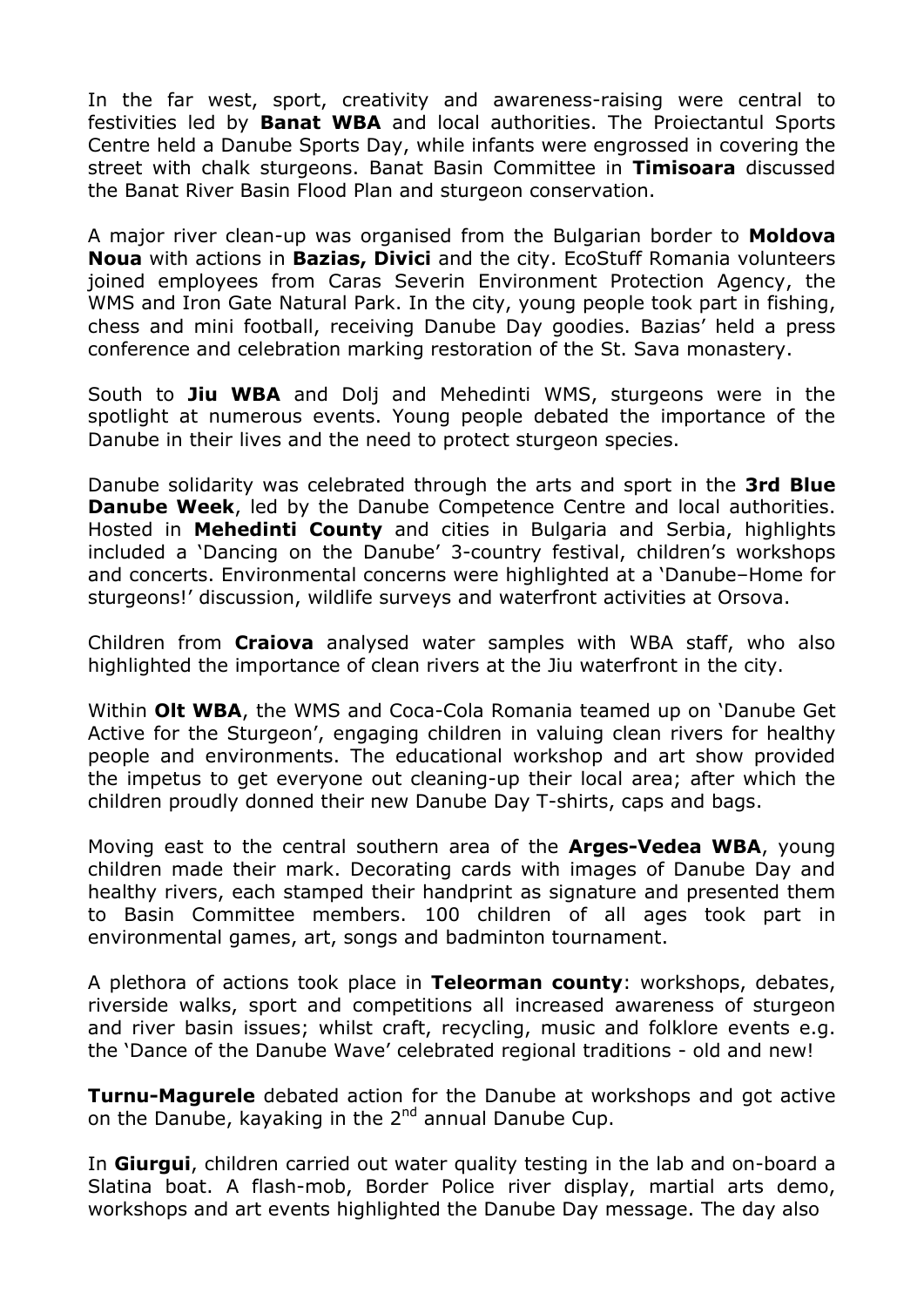saw progress in a joint EU-level scheme to revitalise Giurgui and Ruse. Focussed on their function as ports, the event was coordinated by EUROLINK– Europe House with support from the Austrian Embassy and Chamber of Deputies. Also in Giurgui, a Basin Committee saw presentation of the Arges-Vedea River Basin Flood Plan and transboundary biodiversity projects.

Further east, in the **Buzau Ialomita WBA**, river trips, guided walks, storytelling, art activities, competitions and eco films were on the bill in **Brăila county**. Spending the summer holidays in Brăila was the theme of a writing contest, while 80 students took part in a **Small Wetland of Brăila Natural Park** contest. River issues were also in the spotlight at a well-attended public meeting in **Slobozia** organised by **Buzau Ialomita WBA** and Ialomiţa WMS.

At Romania's SE tip, 'Call for a Living **Danube Delta**' saw Save the Danube and Delta Association join forces with Ivan Patzaichin-Mila 23, the Romanian Ecotourism Association and WWF Romania to petition high level state officials attending an Environment Ministry-organised Danube Forum. It called for adoption of specified principles for sustainable development.

Within **Dobrogea Litoral WBA**, 1000 baby sturgeons marked Danube Day in **Tulcea county**! In their 'I'm a new man for the Earth!' event, Danube Delta Biosphere Reserve restocked the river with support from Apa Nova Bucuresti and Veolia Water Company. Sturgeon were also the subject of their own movie: 'Black Gold of the Danube'. Produced by Save Danube and Delta NGO (with Ministerial and Coca-Cola HBC support), it premiered at the Environment Ministry's **Danube Environmental Forum** in Tulcea. Other highlights included the Danube Delta Biosphere Reserve and George Georgescu School of Art 14th 'A Chance for the Blue Danube' competition ('Danube Parks Step 2.0' project). Now international, pupils from Romania, Bulgaria, Slovakia and Austria entered 200 works in 2013, to be featured in a Danube countries' touring exhibition.

This year's annual Danube Day message to Danube WBAs was made by Lucia Ana Varga, Delegate Minister of Water, Forests and Fisheries, and Vasile Pintilie, General Director of Apele Române National Administration.

**"Ensuring fishing is sustainable, and alternative economical activities are developed, as well as promoting research... and public awareness, has to be taken into account so that future generations can enjoy the precious resource that is sturgeon... It falls on all of us to meet these goals; this celebration day offers us the opportunity to reflect on this."** Ministerial Danube Day Message to Basin Committees and WBAs.

#### **Danube Day Partners**

Ministry of Environment & Climate Change - Department for Waters, Forests & Fishery; Apele Române (Romanian Waters) National Administration; Danube Delta Biosphere Reserve Administration, Tulcea; Save the Danube & Danube Delta Association; Coca-Cola HBC Romania; The Coca Cola Company; EUROLINK-House of Europe; Eco Counselling Centre Galati (ECCG); Global Water Partnership Romania (GWP Ro); Water Basin Administrations: Banat,